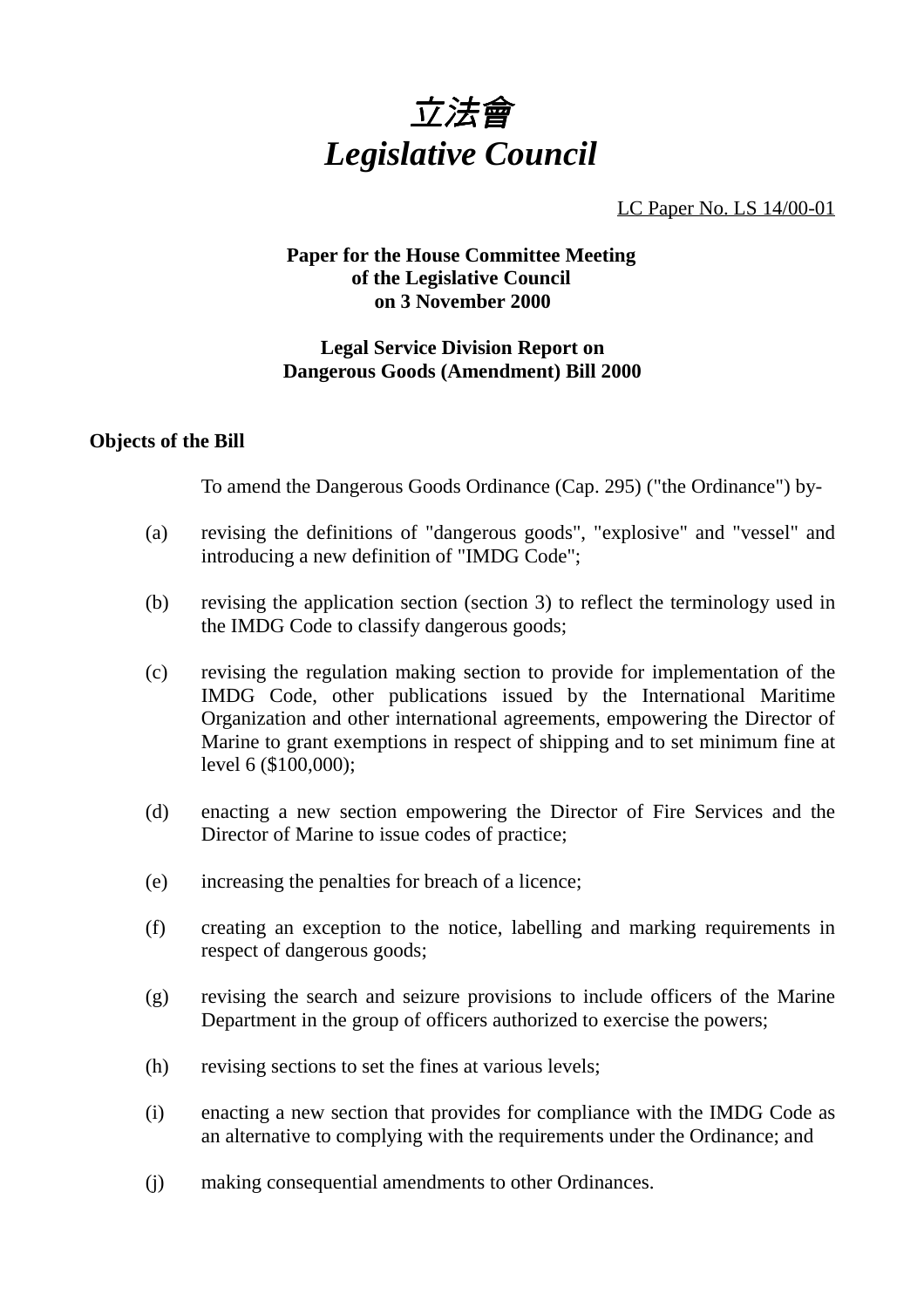# **LegCo Brief Reference**

2. SBCR 1/1336/86 Pt.31 issued by the Security Bureau on 18 October 2000.

## **Date of First Reading**

3. 1 November 2000

## **Background**

4. The Dangerous Goods (Amendment) Bill 1999 was introduced into the Legislative Council on 1 December 1999. Pursuant to a decision of the House Committee at its meeting held on 3 December 1999, a Bills Committee was formed to scrutinize the 1999 Bill. However, owing to the unavailability of a Bills Committee slot, the 1999 Bill was not enacted and it lapsed upon the dissolution of the first term of the Legislative Council.

## **Comments**

- 5. The Bill is different from the 1999 Bill in the following respects-
	- (a) Originally, all dangerous substances to be put under control were proposed to be specified in the Schedules to the Ordinance. However, upon further review, the Administration considers it more appropriate to put the classification of dangerous substances and relevant technical details in the subsidiary legislation to be made by the Chief Executive in Council under the Ordinance; and
	- (b) With the proposed changes, new empowering provisions are to be added for the making of regulations-
		- (i) providing for the application to or exemption from the control in respect of the manufacture, storage or use on land, and the carriage at sea and on land of dangerous goods; and
		- (ii) giving effect to the IMDG Code, relevant publications of the International Maritime Organization, and other international agreements dealing with dangerous goods.

6. The Bill mainly proposes to revise the Ordinance to bring it in line with the IMDG Code requirements for classification, labelling and packaging of dangerous goods. Members may refer to paragraphs 3 to 10 of the LegCo Brief for background information.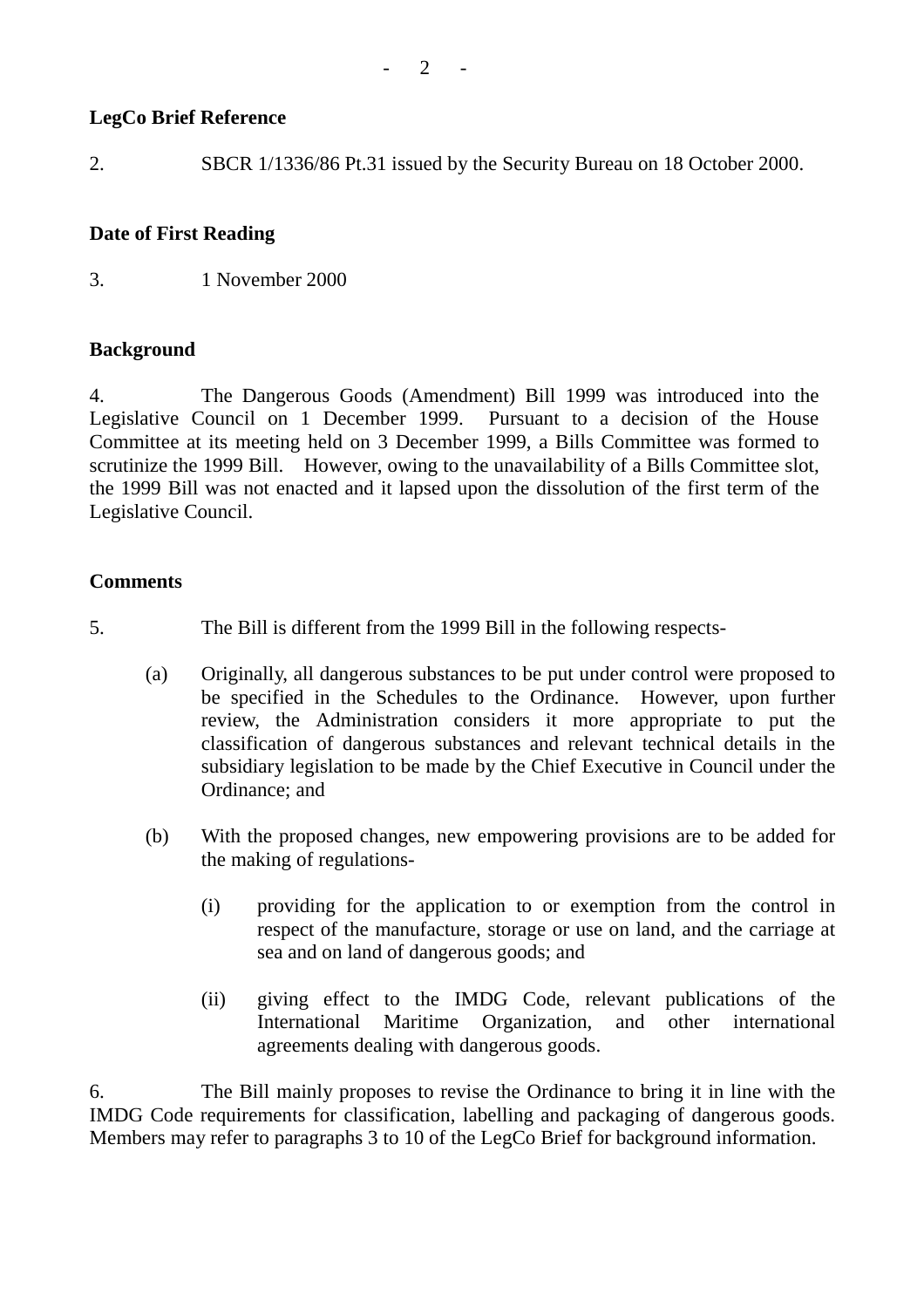7. We have written to the Administration to seek clarification on certain technical aspects of the Bill. In response to our enquiries, the Administration has agreed to further discuss with the Department of Justice about the need for making certain technical changes to the Bill. Copies of the correspondence are annexed for members' reference.

#### **Public Consultation**

8. Paragraph 21 of the LegCo Brief states that the Dangerous Goods Standing Committee was consulted and supported the proposals.

9. Paragraph 22 of the LegCo Brief also states that a public consultation exercise was conducted in March. 1999. In general, the then Provisional District Boards and the trade were in support of the proposals.

#### **Consultation with the LegCo Panel**

10. The Administration briefed the Security Panel of the last term about the proposals at its meeting held on 16 October 1999. Although the Panel supported the general principle of the proposals, some members had expressed concern over the detailed implementation of the proposals and their impact on the trade.

#### **Conclusion**

11. In the light that some members of the Security Panel in the last legislative session had expressed concern over certain aspects of the Bill and the decision of the House Committee to form a Bills Committee to study the 1999 Bill, which is similar to the Bill, members may wish to form a Bills Committee to study details of the Bill.

Encl

Prepared by

Lam Ping-man, Stephen Assistant Legal Adviser Legislative Council Secretariat 1 November 2000

Bill/B/7/00-01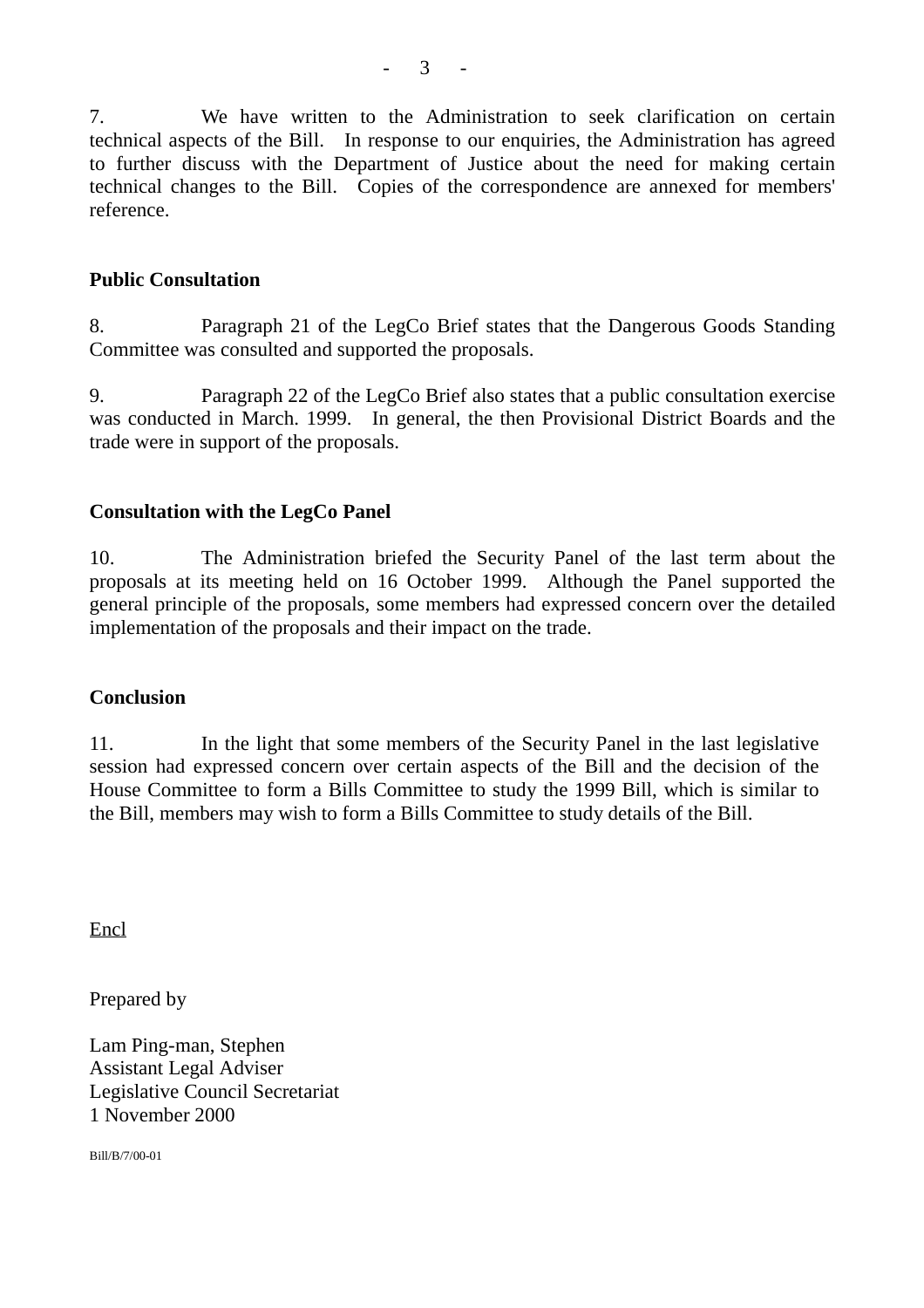SBCR 1/1336/86 Pt.32 LS/B 7/00-01

### **URGENT BY FAX**

 $Fax No.2877 5029$ 

Tel No.: 2810 3435 Fax No.: 2868 3243 (Open)/ 2877 0636 (Conf.)

30 October 2000

Assistant Legal Advisor Legislative Council Secretariat Legal Service Division Legislative Council Building 8 Jackson Road Hong Kong (Attn: Mr Stephen LAM)

Dear Mr Lam,

#### **Dangerous Goods (Amendment) Bill 2000**

Thank you for your letter of 19 October 2000. We have consulted parties concerned and would like to reply as follows –

#### **Clause 2(b)**

- (a) Since we are going to adopt the classification scheme of the International Maritime Dangerous Goods (IMDG) Code, we propose to follow the definition of explosives used in the Code, except that the phrase "as to cause" should be changed to "as could cause". The proposed form of wording is the same as that appearing in the UK's "Quarries (Explosives) Regulations 1988" which is also based on the IMDG Code.
- (b) The existing definition of "explosive" may include substances which produce the explosion effects by physical means such as bursting of cylinders containing liquefied petroleum gas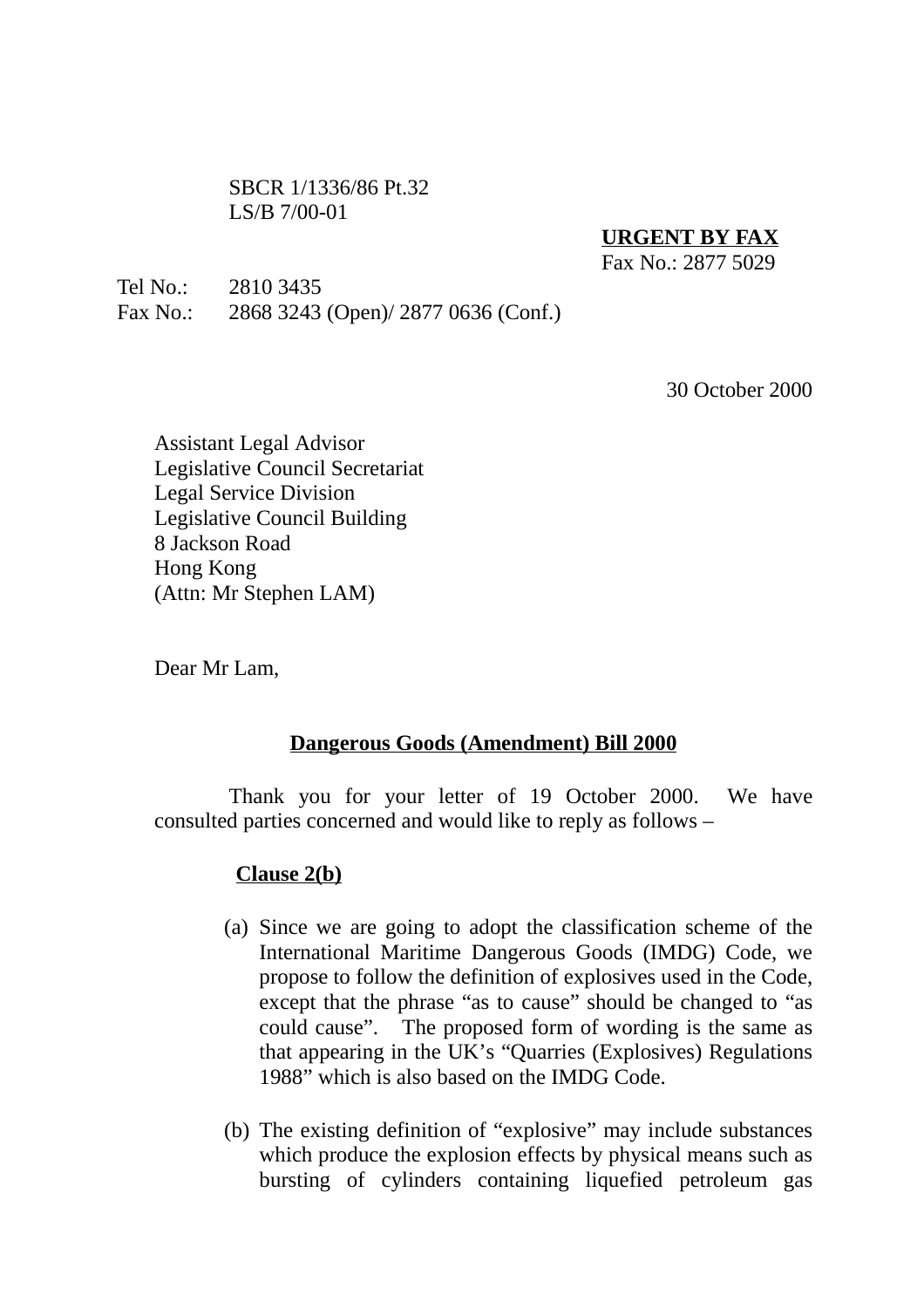$- 2 - 1$ 

(which is controlled under the Gas Safety Ordinance). We do not intend to control these substances as explosives. The proposed definition of "explosive" specifically states that the effects have to be produced by chemical reactions.

### **Clause 2(c)**

We agree that it is desirable to define the terms 'ship' and 'junk' and to use consistent renditions and will discuss with counsel further.

#### **Clause 3**

The proposed change in the wording of section 3 *per se* is mainly aimed at reflecting the terminology used in the IMDG Code to classify dangerous goods rather than changing the scope of application of the Dangerous Goods Ordinance (DGO).

In fact, the proposed section 3 (like the existing section 3) must be read together with subsidiary legislation to be made under the proposed sections  $5(1)(a)$  and (ba) (section  $5(1)(a)$  under the existing DGO). As explained in paragraphs  $9(c)$  and (d) of the LegCo Brief, the coverage of controls of dangerous goods on land and at sea will be expanded to align with the IMDG Code as appropriate.

I hope you will find the above useful. If you require further information, please feel free to give me a call.

Yours sincerely,

 ( David Wong ) for Secretary for Security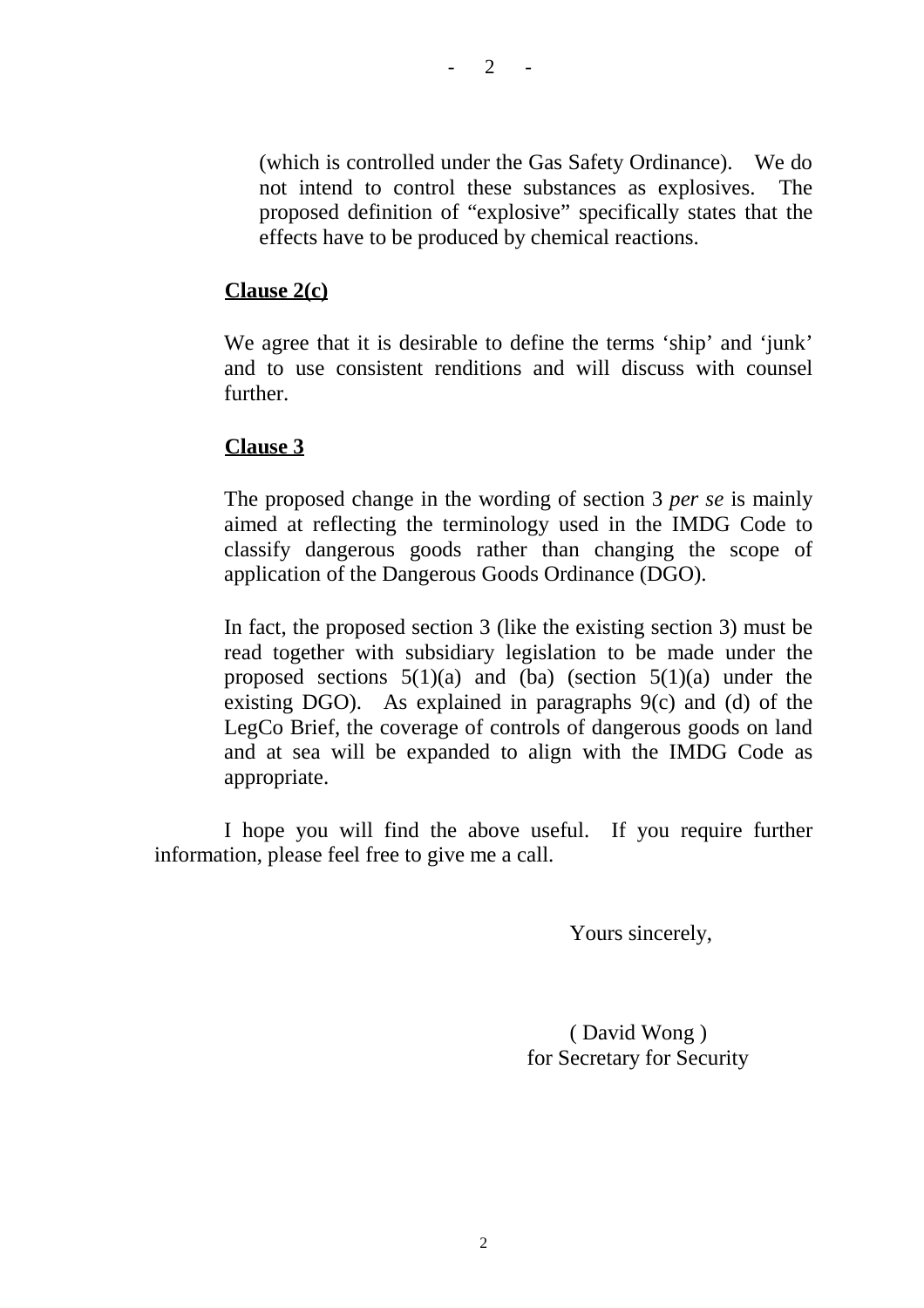c.c. Director of Fire Services (Attn: Mr KWOK Jing-keung) 2723 2197 Director of Marine (Attn: Mr K M LEE) 2850 8810 Commissioner of Mines (Attn: Mr Y C LEUNG) 2714 0193 Department of Justice (Attn: Mr W B Maddaford) 2869 1302 (Attn: Ms Shirley Wong) 2869 1302 (Attn: Ms Francis HUI) 2869 1302 (Attn: Ms Anastasia Kwong) 2845 2215 (Attn : Mr Dominic LAI) 2869 0670 S for Economics Services (Attn: Mr R F TUPPER) 2523 0290 S for Works (Attn: Mr S M CHAU) 2801 5034 (Attn: Mr Anthony Wong) 2802 3762

*\\SB0FS1\USR\B-DIV\DRAFTS\ASB2\DGO\LE10-24.DOC*

3

 $3 -$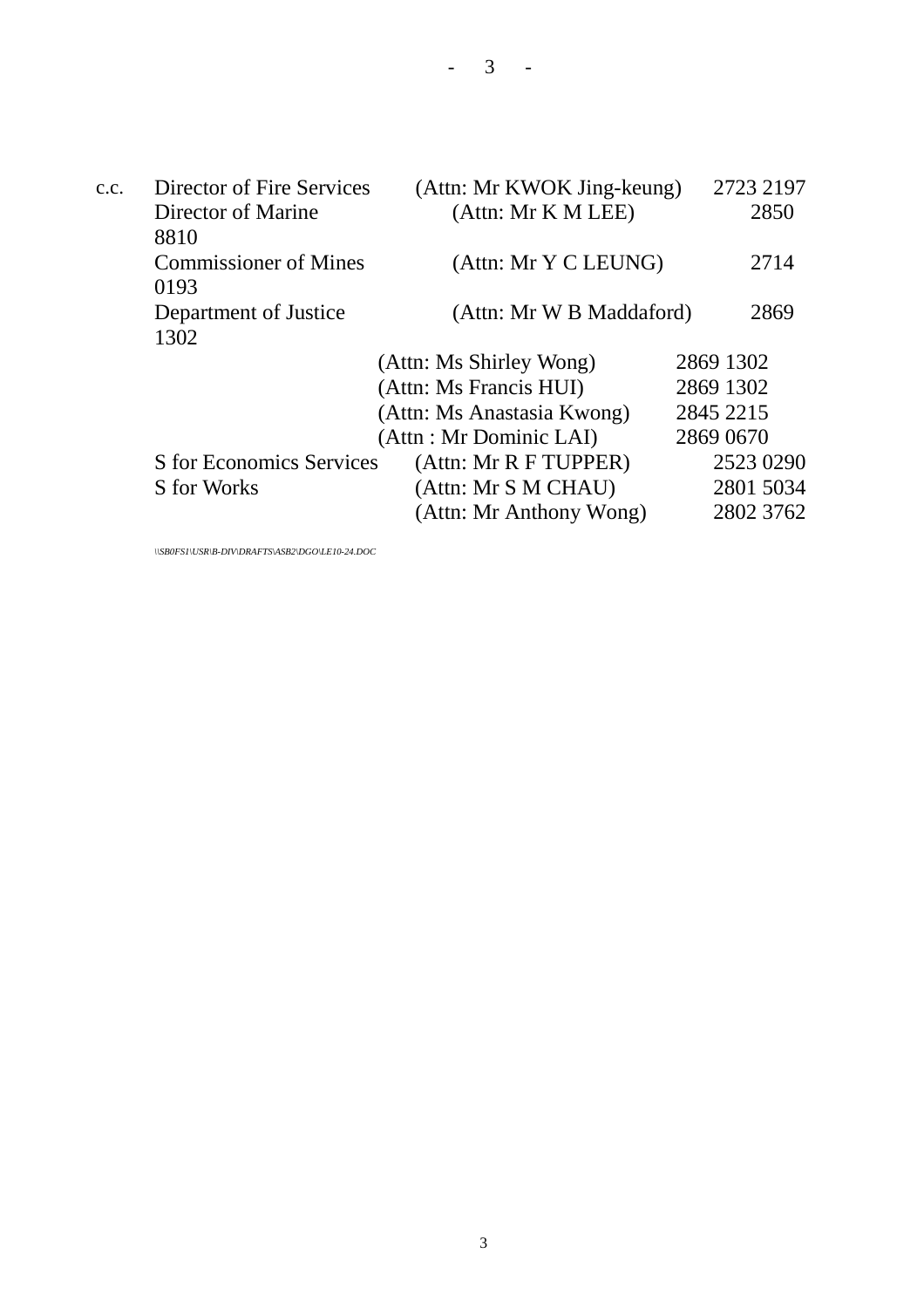LS/B/7/00-01 2869 9468 2877 5029

Security Bureau 6/F, Main and East Wings Central Government Offices 11 Ice House Street Central Hong Kong

19 October 2000

**BY FAX** Fax No. : 2877 0636 Total no. of  $page(s)$ : 2

(Attn : Miss Mimi Lee Assistant Secretary (S) B2)

Dear Miss Lee,

#### **Dangerous Goods (Amendment) Bill 2000**

We are scrutinizing the legal and drafting aspects of the Bill. We should be grateful for your clarification of the following points.

#### Clause 2(b)

What is the reason for introducing the new definition of "explosive"? What are the practical differences between the existing definition of "explosive" and the proposed definition of "explosive"?

#### Clause 2(c)

In the proposed definition of "vessel", reference is made to "ship" and junk". However, both terms are not defined. Under the Shipping and Port Control Ordinance (Cap. 295), in the definition of "vessel", which is identical to the definition of "vessel" in the Bill, reference is also made to "ship" and "junk". However, both terms are defined in the Shipping and Port Control Ordinance. Is it desirable to define the terms "ship" and "junk" in the Dangerous Goods